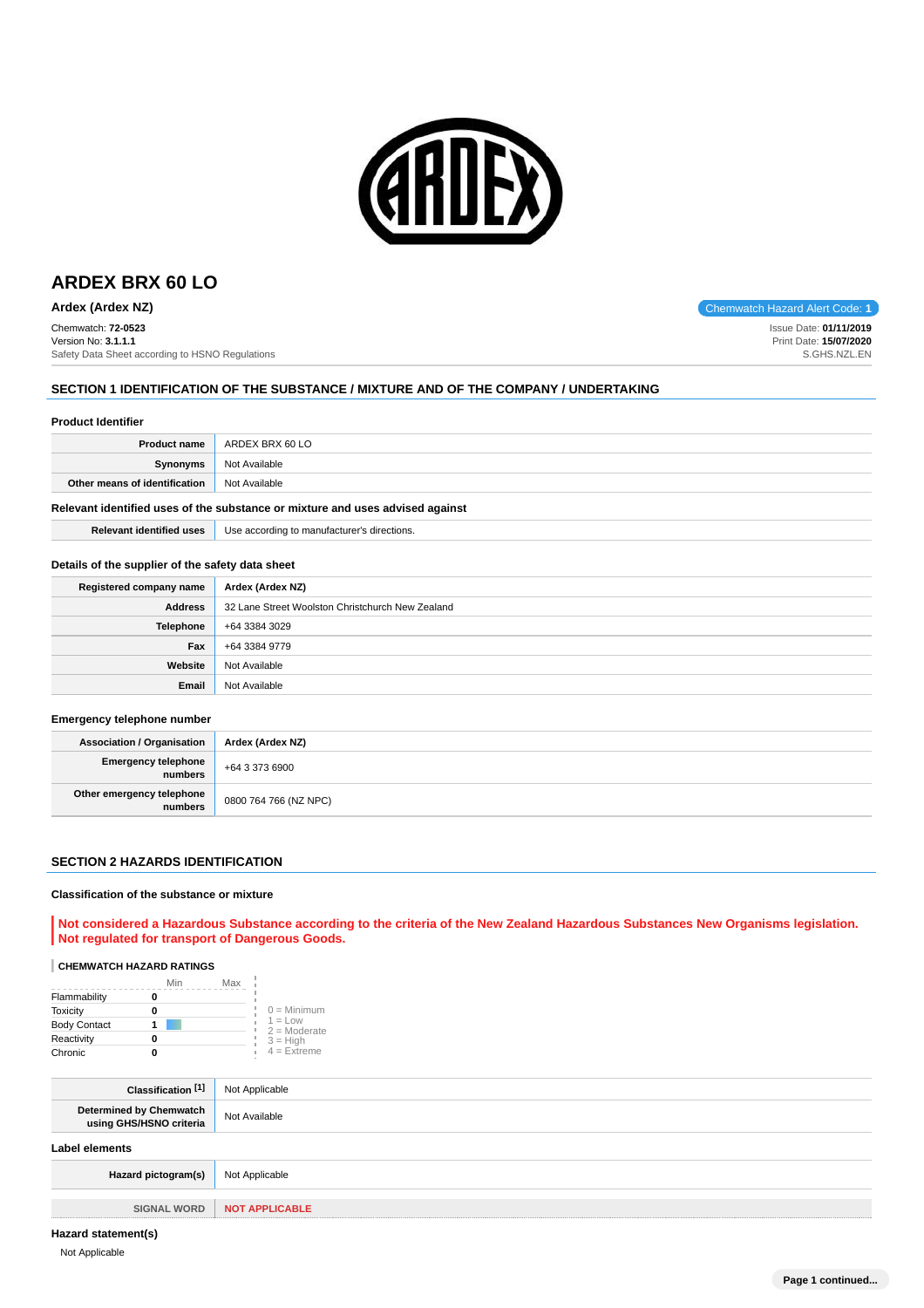## **ARDEX BRX 60 LO**

## **Precautionary statement(s) Prevention**

Not Applicable

**Precautionary statement(s) Response**

## Not Applicable

**Precautionary statement(s) Storage**

Not Applicable

## **Precautionary statement(s) Disposal**

Not Applicable

## **SECTION 3 COMPOSITION / INFORMATION ON INGREDIENTS**

#### **Substances**

See section below for composition of Mixtures

## **Mixtures**

| CAS No                      | <sup>0/</sup> Lucidas | <b>Name</b>                                               |
|-----------------------------|-----------------------|-----------------------------------------------------------|
| Not<br>Avoilable<br>7 L J I | 100                   | $\cdots$<br>ı qeopolyler mortar.<br>amhaddad<br>cuucu III |

## **SECTION 4 FIRST AID MEASURES**

#### **Description of first aid measures**

| <b>Eye Contact</b>  | Generally not applicable.                                                                                                                                                            |
|---------------------|--------------------------------------------------------------------------------------------------------------------------------------------------------------------------------------|
| <b>Skin Contact</b> | Generally not applicable.                                                                                                                                                            |
| Inhalation          | Generally not applicable.                                                                                                                                                            |
| Ingestion           | Not considered a normal route of entry.<br>Immediately give a glass of water.<br>First aid is not generally required. If in doubt, contact a Poisons Information Centre or a doctor. |

## **Indication of any immediate medical attention and special treatment needed**

Treat symptomatically.

## **SECTION 5 FIREFIGHTING MEASURES**

#### **Extinguishing media**

 $\blacktriangleright$  There is no restriction on the type of extinguisher which may be used.

## **Special hazards arising from the substrate or mixture**

| <b>Fire Incompatibility</b>    | None known.                                                                                                                                                                                                                                                              |  |  |
|--------------------------------|--------------------------------------------------------------------------------------------------------------------------------------------------------------------------------------------------------------------------------------------------------------------------|--|--|
| <b>Advice for firefighters</b> |                                                                                                                                                                                                                                                                          |  |  |
| <b>Fire Fighting</b>           | ► Use water delivered as a fine spray to control fire and cool adjacent area.<br>Do not approach containers suspected to be hot.<br>• Cool fire exposed containers with water spray from a protected location.<br>If safe to do so, remove containers from path of fire. |  |  |
| <b>Fire/Explosion Hazard</b>   | Non combustible.<br>Not considered a significant fire risk, however containers may burn.                                                                                                                                                                                 |  |  |

## **SECTION 6 ACCIDENTAL RELEASE MEASURES**

**Personal precautions, protective equipment and emergency procedures**

See section 8

#### **Environmental precautions**

See section 12

## **Methods and material for containment and cleaning up**

| <b>Minor Spills</b> | Clean up all spills immediately.<br>▶ Secure load if safe to do so.<br>Bundle/collect recoverable product.<br>▶ Collect remaining material in containers with covers for disposal.  |
|---------------------|-------------------------------------------------------------------------------------------------------------------------------------------------------------------------------------|
| <b>Major Spills</b> | $\blacktriangleright$ Minor hazard.<br>Clear area of personnel.<br>Alert Fire Brigade and tell them location and nature of hazard.<br>Wear physical protective gloves e.g. Leather. |

Personal Protective Equipment advice is contained in Section 8 of the SDS.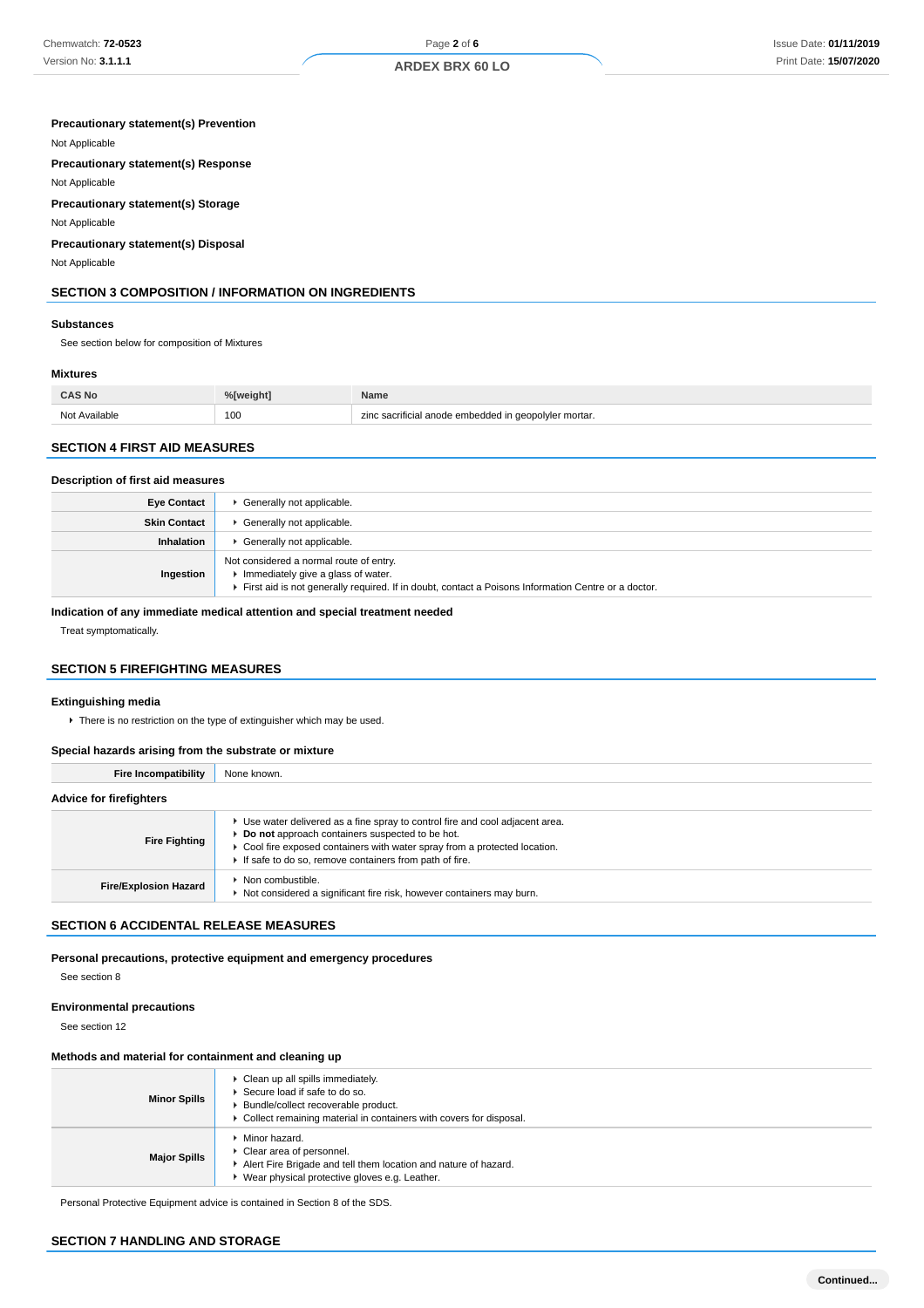## **Precautions for safe handling**

| Safe handling                                                | No special handling procedures required.                           |  |  |
|--------------------------------------------------------------|--------------------------------------------------------------------|--|--|
| Other information                                            | $\blacktriangleright$ Keep dry                                     |  |  |
| Conditions for safe storage, including any incompatibilities |                                                                    |  |  |
| Suitable container                                           | 24 pcs/carton box.<br>▶ Check that containers are clearly labelled |  |  |
| Storage incompatibility                                      | None known                                                         |  |  |
| AFATIAU A FVBAAUBE AAUTBALA (BEBAAULI BBATEATIAU             |                                                                    |  |  |

## **SECTION 8 EXPOSURE CONTROLS / PERSONAL PROTECTION**

## **Control parameters**

| <b>OCCUPATIONAL EXPOSURE LIMITS (OEL)</b><br><b>INGREDIENT DATA</b><br>Not Available |                      |               |                     |               |
|--------------------------------------------------------------------------------------|----------------------|---------------|---------------------|---------------|
| <b>EMERGENCY LIMITS</b>                                                              |                      |               |                     |               |
| Ingredient                                                                           | <b>Material name</b> | TEEL-1        | TEEL-2              | TEEL-3        |
| ARDEX BRX 60 LO                                                                      | Not Available        | Not Available | Not Available       | Not Available |
| Ingredient                                                                           | <b>Original IDLH</b> |               | <b>Revised IDLH</b> |               |
| ARDEX BRX 60 LO                                                                      | Not Available        |               | Not Available       |               |

#### **Exposure controls**

| Appropriate engineering<br>controls | None under normal operating conditions.                                                                                                   |  |
|-------------------------------------|-------------------------------------------------------------------------------------------------------------------------------------------|--|
| <b>Personal protection</b>          | <b>OUTER</b>                                                                                                                              |  |
| Eye and face protection             | None under normal operating conditions.                                                                                                   |  |
| <b>Skin protection</b>              | See Hand protection below                                                                                                                 |  |
| Hands/feet protection               | Wear general protective gloves, eg. light weight rubber gloves.<br>No special equipment required due to the physical form of the product. |  |
| <b>Body protection</b>              | See Other protection below                                                                                                                |  |
| Other protection                    | No special equipment required due to the physical form of the product.                                                                    |  |

## **SECTION 9 PHYSICAL AND CHEMICAL PROPERTIES**

## **Information on basic physical and chemical properties**

| Appearance                                      | Greyish solid shape article. |                                            |                |
|-------------------------------------------------|------------------------------|--------------------------------------------|----------------|
|                                                 |                              |                                            |                |
| <b>Physical state</b>                           | Manufactured                 | Relative density (Water = 1)               | Not Applicable |
| Odour                                           | Not Available                | Partition coefficient n-octanol<br>/ water | Not Available  |
| <b>Odour threshold</b>                          | Not Available                | Auto-ignition temperature (°C)             | Not Applicable |
| pH (as supplied)                                | Not Applicable               | <b>Decomposition temperature</b>           | Not Applicable |
| Melting point / freezing point<br>(°C)          | Not Applicable               | Viscosity (cSt)                            | Not Applicable |
| Initial boiling point and boiling<br>range (°C) | Not Applicable               | Molecular weight (g/mol)                   | Not Applicable |
| Flash point (°C)                                | Not Applicable               | <b>Taste</b>                               | Not Available  |
| <b>Evaporation rate</b>                         | Not Applicable               | <b>Explosive properties</b>                | Not Available  |
| Flammability                                    | Not Applicable               | <b>Oxidising properties</b>                | Not Available  |
| Upper Explosive Limit (%)                       | Not Applicable               | Surface Tension (dyn/cm or<br>$mN/m$ )     | Not Applicable |
| Lower Explosive Limit (%)                       | Not Applicable               | <b>Volatile Component (%vol)</b>           | Not Applicable |
| Vapour pressure (kPa)                           | Not Applicable               | Gas group                                  | Not Available  |
| Solubility in water                             | Immiscible                   | pH as a solution (1%)                      | Not Applicable |
| Vapour density $(Air = 1)$                      | Not Applicable               | VOC g/L                                    | Not Applicable |

## **SECTION 10 STABILITY AND REACTIVITY**

| r+nu+           | section 7                                                                       |
|-----------------|---------------------------------------------------------------------------------|
| `hom<br>abilitv | Product is considered stable and hazardous polymerisation will<br>'I not occur. |
|                 |                                                                                 |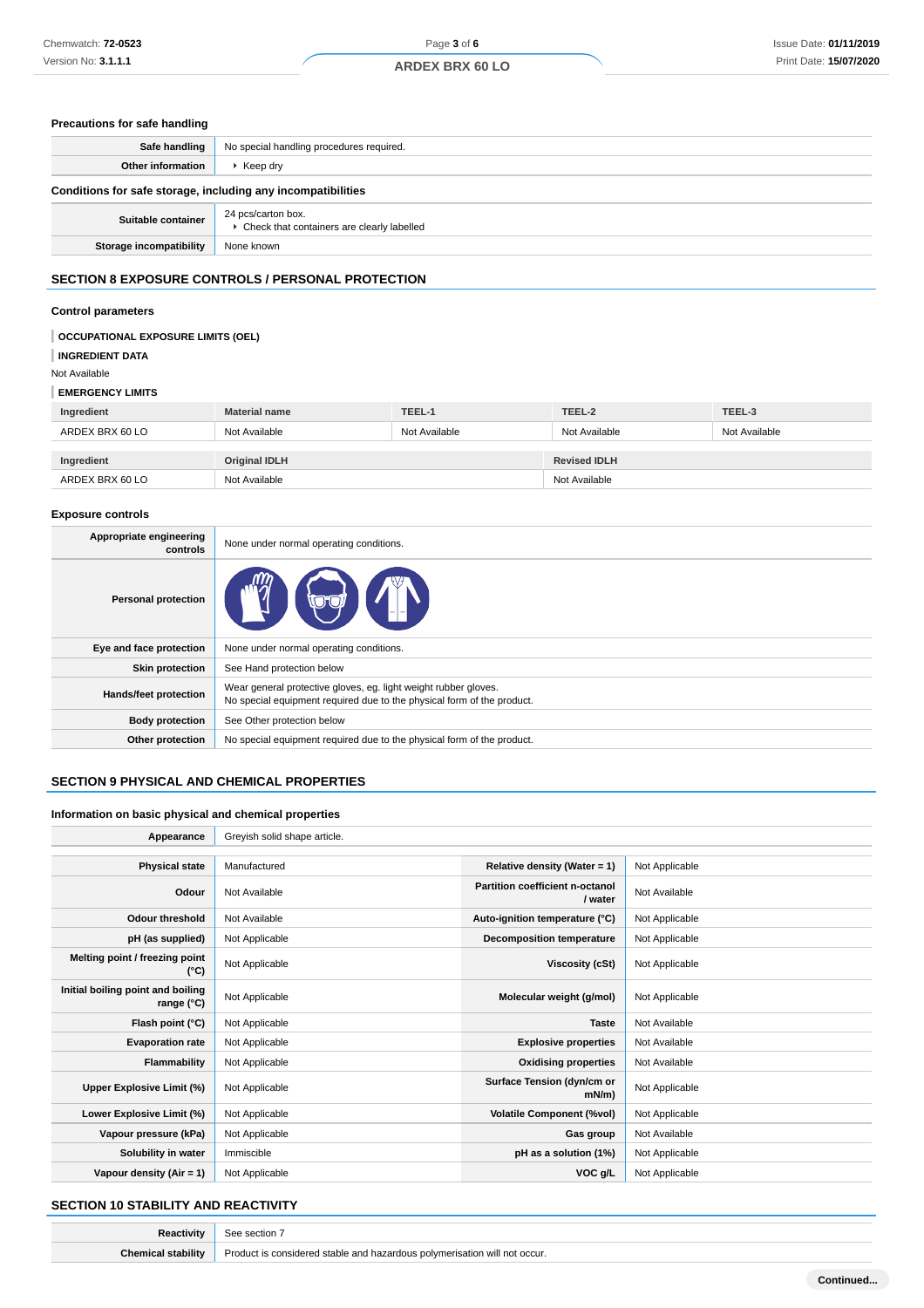| <b>ARDEX BRX 60 LO</b> |  |  |  |
|------------------------|--|--|--|
|------------------------|--|--|--|

| <b>Possibility of hazardous</b><br>reactions | See section 7 |
|----------------------------------------------|---------------|
| Conditions to avoid                          | See section 7 |
| Incompatible materials                       | See section 7 |
| Hazardous decomposition<br>products          | See section 5 |

## **SECTION 11 TOXICOLOGICAL INFORMATION**

## **Information on toxicological effects**

| <b>Inhaled</b>      | Not normally a hazard due to physical form of product.                                                                                                                                                                                                      |  |                                                                                                                                        |
|---------------------|-------------------------------------------------------------------------------------------------------------------------------------------------------------------------------------------------------------------------------------------------------------|--|----------------------------------------------------------------------------------------------------------------------------------------|
| Ingestion           | Not normally a hazard due to the physical form of product. The material is a physical irritant to the gastro-intestinal tract                                                                                                                               |  |                                                                                                                                        |
| <b>Skin Contact</b> | Not normally a hazard due to physical form of product.<br>The material may cause skin irritation after prolonged or repeated exposure and may produce on contact skin redness, swelling, the production of<br>vesicles, scaling and thickening of the skin. |  |                                                                                                                                        |
| Eye                 | Not normally a hazard due to physical form of product.<br>The dust may produce eye discomfort causing smarting, pain and redness.                                                                                                                           |  |                                                                                                                                        |
| Chronic             | Generally not applicable.                                                                                                                                                                                                                                   |  |                                                                                                                                        |
|                     |                                                                                                                                                                                                                                                             |  |                                                                                                                                        |
|                     | <b>TOXICITY</b>                                                                                                                                                                                                                                             |  | <b>IRRITATION</b>                                                                                                                      |
| ARDEX BRX 60 LO     | Not Available                                                                                                                                                                                                                                               |  | Not Available                                                                                                                          |
| Legend:             | specified data extracted from RTECS - Register of Toxic Effect of chemical Substances                                                                                                                                                                       |  | 1. Value obtained from Europe ECHA Registered Substances - Acute toxicity 2.* Value obtained from manufacturer's SDS. Unless otherwise |
|                     |                                                                                                                                                                                                                                                             |  |                                                                                                                                        |

| <b>Acute Toxicity</b>                       | $\boldsymbol{\mathsf{x}}$ | Carcinogenicity                 | ×                                                                                                                                                                   |
|---------------------------------------------|---------------------------|---------------------------------|---------------------------------------------------------------------------------------------------------------------------------------------------------------------|
| <b>Skin Irritation/Corrosion</b>            | ×                         | Reproductivity                  | ×                                                                                                                                                                   |
| <b>Serious Eye Damage/Irritation</b>        | ×                         | <b>STOT - Single Exposure</b>   | $\boldsymbol{\mathsf{x}}$                                                                                                                                           |
| <b>Respiratory or Skin</b><br>sensitisation | ×                         | <b>STOT - Repeated Exposure</b> | $\boldsymbol{\mathsf{x}}$                                                                                                                                           |
| <b>Mutagenicity</b>                         | ×                         | <b>Aspiration Hazard</b>        | $\boldsymbol{\times}$                                                                                                                                               |
|                                             |                           | Legend:                         | $\blacktriangleright$ - Data either not available or does not fill the criteria for classification<br>$\blacktriangleright$ - Data available to make classification |

## **SECTION 12 ECOLOGICAL INFORMATION**

## **Toxicity ARDEX BRX 60 LO ENDPOINT TEST DURATION (HR) SPECIES VALUE SOURCE** Not<br>Available Not<br>Available Not Available Not Available Not Available Not Available Not Available **Legend:** Extracted from 1. IUCLID Toxicity Data 2. Europe ECHA Registered Substances - Ecotoxicological Information - Aquatic Toxicity 3. EPIWIN Suite V3.12 (QSAR) - Aquatic Toxicity Data (Estimated) 4. US EPA, Ecotox database - Aquatic Toxicity Data 5. ECETOC Aquatic Hazard Assessment

**DO NOT** discharge into sewer or waterways.

## **Persistence and degradability**

| Ingredient | Persistence: Water/Soil               | Persistence: Air                      |
|------------|---------------------------------------|---------------------------------------|
|            | No Data available for all ingredients | No Data available for all ingredients |

Data 6. NITE (Japan) - Bioconcentration Data 7. METI (Japan) - Bioconcentration Data 8. Vendor Data

#### **Bioaccumulative potential**

| Ingredient              | <b>Bioaccumulation</b>                |
|-------------------------|---------------------------------------|
|                         | No Data available for all ingredients |
| <b>Mobility in soil</b> |                                       |

| Ingredient | <b>Mobility</b>                       |
|------------|---------------------------------------|
|            | No Data available for all ingredients |

## **SECTION 13 DISPOSAL CONSIDERATIONS**

| Waste treatment methods      |                                                                                                                                                                                                                                                                    |
|------------------------------|--------------------------------------------------------------------------------------------------------------------------------------------------------------------------------------------------------------------------------------------------------------------|
| Product / Packaging disposal | ► Recycle wherever possible or consult manufacturer for recycling options.<br>Consult State Land Waste Management Authority for disposal.<br>Bury residue in an authorised landfill.<br>▶ Recycle containers if possible, or dispose of in an authorised landfill. |

Available

Not Available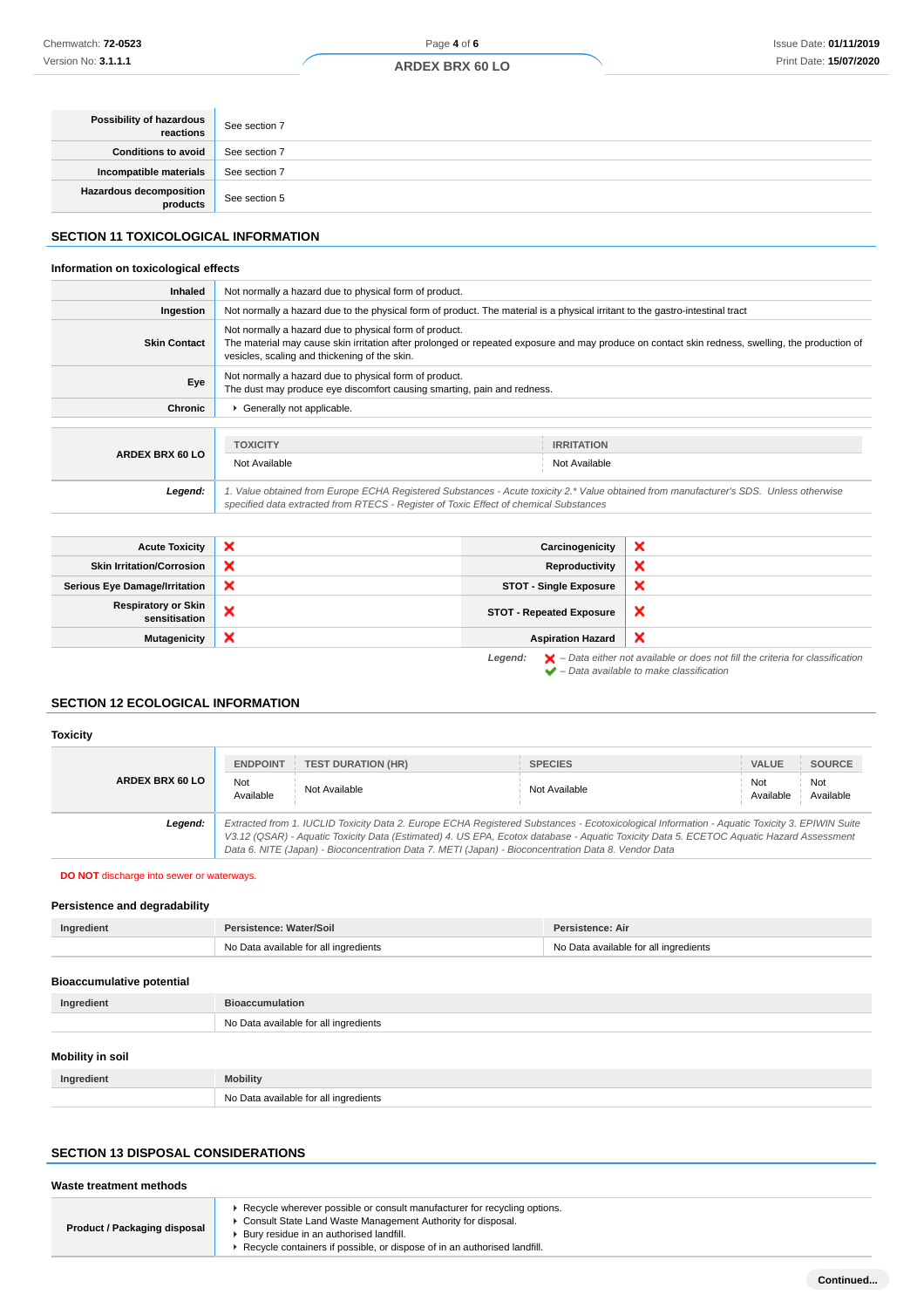Ensure that the hazardous substance is disposed in accordance with the Hazardous Substances (Disposal) Notice 2017

#### **Disposal Requirements**

Not applicable as substance/ material is non hazardous.

## **SECTION 14 TRANSPORT INFORMATION**

## **Labels Required**

| <b>NO</b>      |
|----------------|
| Not Applicable |

## **Land transport (UN): NOT REGULATED FOR TRANSPORT OF DANGEROUS GOODS**

**Air transport (ICAO-IATA / DGR): NOT REGULATED FOR TRANSPORT OF DANGEROUS GOODS**

**Sea transport (IMDG-Code / GGVSee): NOT REGULATED FOR TRANSPORT OF DANGEROUS GOODS**

**Transport in bulk according to Annex II of MARPOL and the IBC code**

Not Applicable

## **SECTION 15 REGULATORY INFORMATION**

## **Safety, health and environmental regulations / legislation specific for the substance or mixture**

This substance is to be managed using the conditions specified in an applicable Group Standard

| <b>HSR</b><br>. Number | Standaro          |
|------------------------|-------------------|
| Not Applicable         | Applicable<br>Not |

#### **Hazardous Substance Location**

Subject to the Health and Safety at Work (Hazardous Substances) Regulations 2017.

| <b>Hazard Class</b> | Quantity beyond which controls apply for closed<br>containers | Quantity beyond which controls apply when use occurring in open<br>containers |
|---------------------|---------------------------------------------------------------|-------------------------------------------------------------------------------|
| Not Applicable      | Not Applicable                                                | Not Applicable                                                                |

#### **Certified Handler**

Subject to Part 4 of the Health and Safety at Work (Hazardous Substances) Regulations 2017.

| <b>Class of substance</b> | Quantities     |
|---------------------------|----------------|
| Not Applicable            | Not Applicable |

Refer Group Standards for further information

#### **Tracking Requirements**

Not Applicable

#### **National Inventory Status**

| <b>National Inventory</b>     | <b>Status</b>                                                                                                                                                                                            |  |
|-------------------------------|----------------------------------------------------------------------------------------------------------------------------------------------------------------------------------------------------------|--|
| Australia - AICS              | Yes                                                                                                                                                                                                      |  |
| Canada - DSL                  | Yes                                                                                                                                                                                                      |  |
| Canada - NDSL                 | Yes                                                                                                                                                                                                      |  |
| China - IECSC                 | Yes                                                                                                                                                                                                      |  |
| Europe - EINEC / ELINCS / NLP | Yes                                                                                                                                                                                                      |  |
| Japan - ENCS                  | Yes                                                                                                                                                                                                      |  |
| Korea - KECI                  | Yes                                                                                                                                                                                                      |  |
| New Zealand - NZIoC           | Yes                                                                                                                                                                                                      |  |
| Philippines - PICCS           | Yes                                                                                                                                                                                                      |  |
| USA - TSCA                    | Yes                                                                                                                                                                                                      |  |
| Taiwan - TCSI                 | Yes                                                                                                                                                                                                      |  |
| Mexico - INSQ                 | Yes                                                                                                                                                                                                      |  |
| Vietnam - NCI                 | Yes                                                                                                                                                                                                      |  |
| Russia - ARIPS                | Yes                                                                                                                                                                                                      |  |
| Legend:                       | Yes = All CAS declared ingredients are on the inventory<br>No = One or more of the CAS listed ingredients are not on the inventory and are not exempt from listing(see specific ingredients in brackets) |  |

## **SECTION 16 OTHER INFORMATION**

| -- | . |
|----|---|
|    | . |